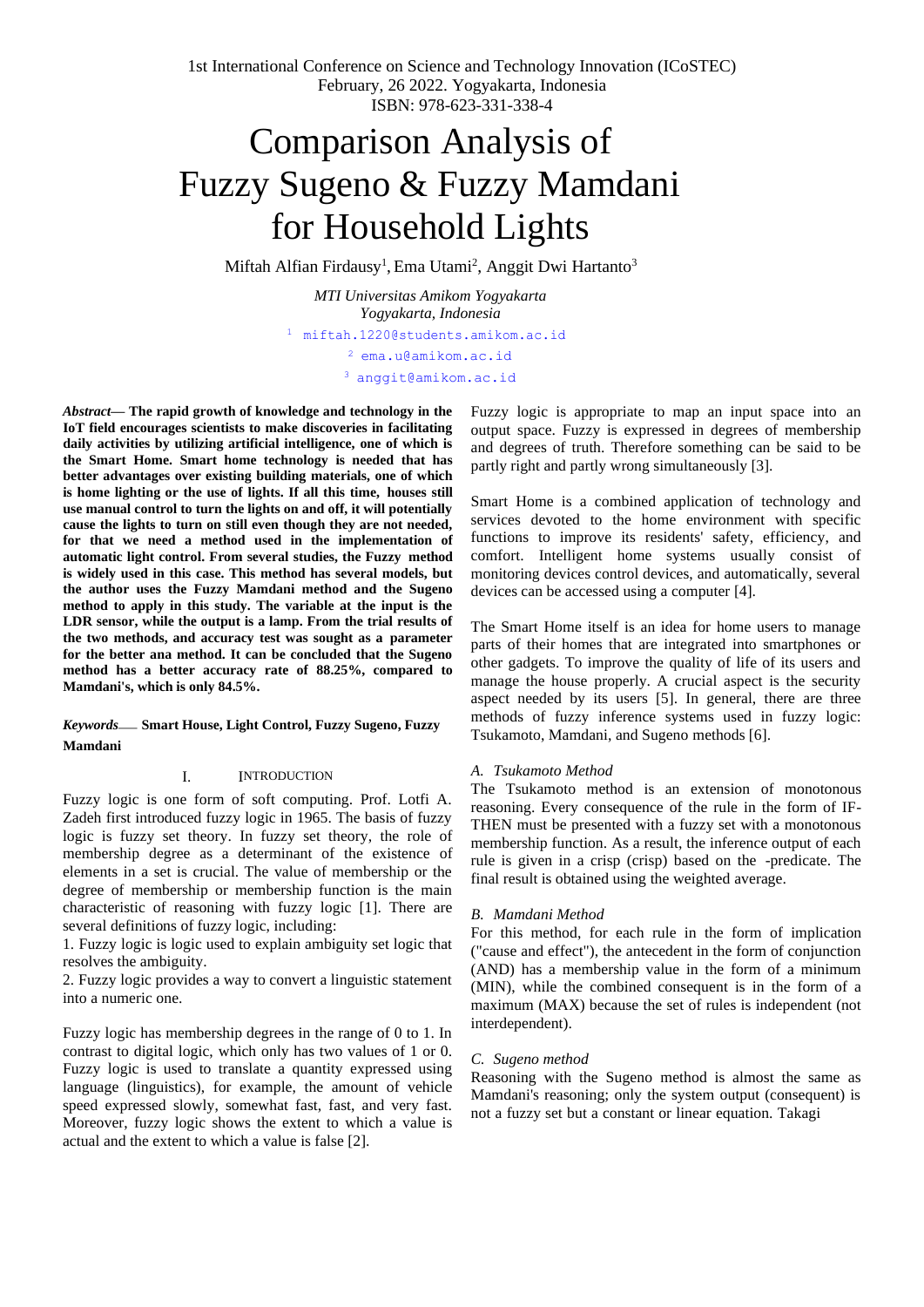Sugeno Kang introduced this method in 1985, which is often called the TSK method..

#### II. RESEARCH METHOD

#### *A. Previous Research*

Smart Home is a combined application of technology and services devoted to the home environment with specific functions that aim to improve its residents' safety, efficiency, and comfort. Intelligent home systems usually consist of monitoring devices control devices, and automatically several devices can be accessed using a computer [7]

The Smart Home itself is an idea for home users to manage parts of their homes that are integrated into smartphones or other gadgets. To improve the quality of life of its users and manage the house properly. A crucial aspect is the security aspect needed by its users [8].

The electricity crisis is a significant problem for the Indonesian nation, which has the fourth-largest population after China, India and America. The government conveys electricity savings to the community to limit the use of electrical energy, especially in their home environment. People's behaviour becomes different when using electricity outside the home, such as in the office/agencies. Someone at work often does waste. At the same time, half of a person's life is spent at work [9].

Lighting is an essential factor in carrying out activities. However, the lighting that Excess can also cause discomfort in activities. This research aims to examine the intensity of natural lighting in the COT meeting room of the Faculty of Engineering at Hasanuddin University [10]. The type of research used by the researcher is quantitative research and using the direct data collection method using a lux meter measuring instrument then presented in tabular form. This study concludes that the intensity of natural light in the COT building's 1st floor, 2nd floor, and 3rd-floor meeting rooms all exceed the 300 lux standard. The average light intensity outside the building with clear sky conditions in the morning of 29950 lux, 18360 lux during the day and 14550 lux in the afternoon [11].

Average intensity light on the outside of the building with cloudy sky conditions in the morning of 9200 lux, afternoon day is 8750 lux, and afternoon is 9350 lux [12]. The average intensity of light outside buildings with cloudy sky conditions in the morning of 3250 lux, in the afternoon of 6610 lux and in the afternoon of 5425 lux. The amount of natural light intensity outside the building with Any sky conditions significantly affects the natural lighting entering the building. The greater the light intensity outside the building, the greater the incoming light to the building [13].

## *B. Flow Chart of Research*

In this part of the stage, the researcher will explain the flow of the research carried out [14]. The stages of this stage consist of literature study and problem identification, data collection,

drawing conclusions, and providing recommendations for the results of the data analysis carried out. A complete research flow can be seen in Figure 1 as follows:



#### *C. Fuzzy Logic Control Design*

The tool's design in this study uses fuzzy logic control to adjust the intensity of the light according to the brightness of the room. The input used as a variable result from indoor and outdoor lux sensor readings. Meanwhile, the fuzzy inference process used is the Fuzzy Sugeno and Mamdani methods [15].

#### *D. Fuzzy Process Flow*

Fuzzy will produce decisions or conclusions with several stages, including the formation of fuzzy sets, application of implications functions, the composition of rules, and the last one is defuzzification [16]. The fuzzy process flow is shown in Figure 2.





#### III. RESULTS AND DISCUSSION

#### *A. Dataset*

The dataset or material in this study is a test of the external sensor and the internal sensor to produce a lamp lumen output or output [17]. This testing phase is carried out to determine which method is better between Fuzzy Sugeno and Fuzzy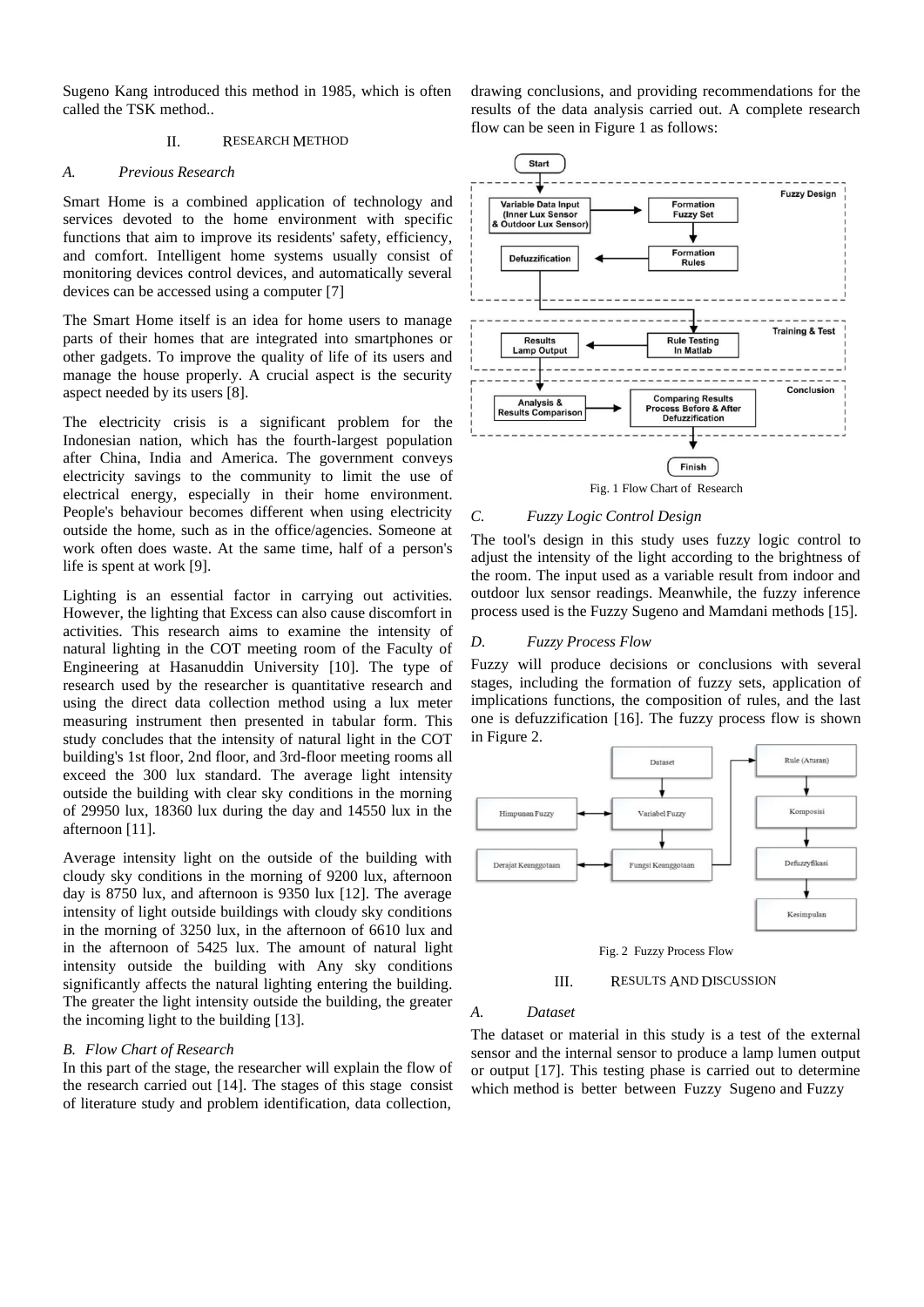Mamdani as a decision-making process or conclusion because the results obtained are most in line with human instincts. The trial was carried out using sample data obtained from test data carried out seven times, as shown in Table I..

## *B. Fuzzy Set*

In the Fuzzy Logic Control design, input and output are also determined, where at the input, there are two variables, namely the Inner Lux sensor and Outdoor Lux sensor, while the output uses a lamp variable [18].

There are five conditions in the fuzzy set on the Inner Lux Sensor variable, namely: Dark, Little Dark, Dim, Little Bright, and Bright, and meanwhile on the Outdoor Lux Sensor, and there are three fuzzy set conditions, namely: Dark, Cloudy, and Sunny. In comparison, the fuzzy sets on the output lights are Off Little Dark, Dim, Little Bright, and Bright. The universe talks about three functions (Input 1, Input 2, and Output) in the range 0-128 [19].

| TABLE I          |  |
|------------------|--|
| <b>FUZZY SET</b> |  |

| <b>Function</b> | Variable  | <b>Fuzzy Set</b> | Range   | Domain     |
|-----------------|-----------|------------------|---------|------------|
|                 |           | Dark             |         | $0 - 32$   |
|                 | Inner Lux | Little           |         | $0 - 64$   |
| Input 1         | Sensor    | Dark             | $0-128$ |            |
|                 |           | Dim              |         | $32 - 96$  |
|                 |           | Little           |         | $64 - 128$ |
|                 |           | <b>Bright</b>    |         |            |
|                 |           | <b>Bright</b>    |         | $96 - 128$ |
|                 | Outdoor   | Dark             |         | $0 - 64$   |
| Input 2         | Lux       | Cloudy           | $0-128$ | $0 - 128$  |
|                 | Sensor    | Sunny            |         | 64 - 128   |
|                 |           | Off              |         | 128        |
|                 |           | Little           |         | 96         |
| Output          | Lamp      | Dark             | $0-128$ |            |
|                 |           | Dim              |         | 64         |
|                 |           | Little           |         | 32         |
|                 |           | <b>Bright</b>    |         |            |
|                 |           | <b>Bright</b>    |         | 0          |

*C. Fuzzy Logic Rule*

TABLE 2 RULES

|               |               | <b>Inner Lux Sensor</b> |                         |                         |                         |                |
|---------------|---------------|-------------------------|-------------------------|-------------------------|-------------------------|----------------|
|               |               | Dark                    | Little<br>Dark          | Dim                     | Little<br><b>Bright</b> | <b>Bright</b>  |
| Outdoor       | Dark          | <b>Bright</b>           | Little<br><b>Bright</b> | Little<br><b>Bright</b> | Little<br><b>Bright</b> | Dim            |
| Lux<br>Sensor | <b>Cloudy</b> | Little<br><b>Bright</b> | Dim                     | Dim                     | Dim                     | Little<br>Dark |
|               | Sunny         | Dim                     | Little<br>Dark          | Little<br>Dark          | Little<br>Dark          | Off            |

From the definition of the rules as shown in the table above, there are 15 fuzzy rules:

[R1] IF (Inner Lux Sensor is Dark) AND (Outdoor Lux Sensor is Dark) THEN (Lamp is Bright)

[R2] IF (Inner Lux Sensor is Dark) AND (Outdoor Lux Sensor is Cloudy) THEN (Lamp is Little Bright)

[R3] IF (Inner Lux Sensor is Dark) AND (Outdoor Lux Sensor is Sunny) THEN (Lamp is Dim)

[R4] IF (Inner Lux Sensor is Little Dark) AND (Outdoor Lux Sensor is Dark) THEN (Lamp is Little Bright)

[R5] IF (Inner Lux Sensor is Little Dark) AND (Outdoor Lux Sensor is Cloudy) THEN (Lamp is Dim)

[R6] IF (Inner Lux Sensor is Little Dark) AND (Outdoor Lux Sensor is Sunny) THEN (Lamp is Little Dark)

[R7] IF (Inner Lux Sensor is Dim) AND (Outdoor Lux Sensor is Dark) THEN (Lamp is Little Bright)

[R8] IF (Inner Lux Sensor is Dim) AND (Outdoor Lux Sensor is Cloudy) THEN (Lamp is Dim)

[R9] IF (Inner lux sensor is Dim) AND (Outdoor Lux Sensor is Sunny) THEN (Lamp is Little Dark)

[R10] IF (Inner Lux Sensor is Bright) AND (Outdoor Lux Sensor is Dark) THEN (Lamp is Little Bright)

[R11] IF (Inner Lux Sensor is Slightly Bright) AND (Outdoor Lux Sensor is Cloudy) THEN (Lamp is Dim)

[R12] IF (Inner Lux Sensor is Little Bright) AND (Outdoor Lux Sensor is Sunny) THEN (Lamp is Little Dark)

[R13] IF (Inner Lux Sensor is Bright) AND (Outdoor Lux Sensor is Dark) THEN (Lamp is Dim)

[R14] IF (Inner Lux Sensor is Bright) AND (Outdoor Lux Sensor is Cloudy) THEN (Lamp is Little Dark)

[R15] IF (Inner Lux Sensor is Bright) AND (Outdoor Lux Sensor is Sunny) THEN (Lamp is Off)

## *D. Test Result*

This test was conducted to test the light output between the Fuzzy Sugeno and Mamdani methods, with the same input value. The test was carried out using MATLAB software with the Fuzzy toolbox. The test was carried out seven times, presented in the data in table 3.

TABLE 3 **TEST RESULT** 

|              | <b>Lux Sensor (Input)</b> |                | Lamp (Output)          |                               |  |
|--------------|---------------------------|----------------|------------------------|-------------------------------|--|
| <b>Trial</b> | Inner                     | <b>Outside</b> | Fuzzy<br><b>Sugeno</b> | <b>Fuzzy</b><br><b>Sugeno</b> |  |
|              |                           |                | 46                     | 51.2                          |  |
|              |                           |                |                        |                               |  |
|              |                           |                |                        |                               |  |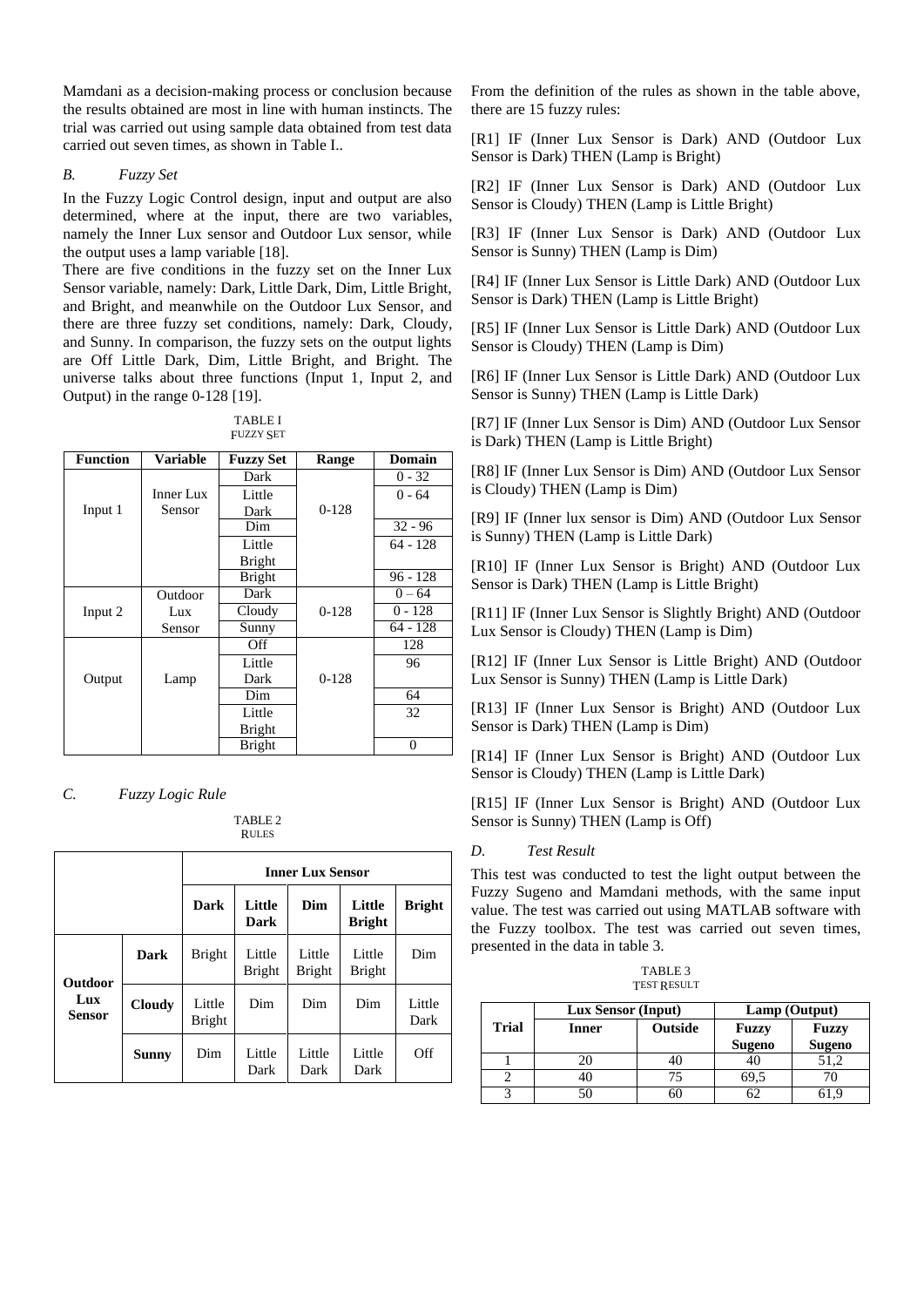| 54              |    | 34             | 54            |
|-----------------|----|----------------|---------------|
|                 | 50 | ٣٣<br>◡        | 56,8          |
|                 | 90 | $\overline{a}$ | 77.2<br>ر ، ا |
| $\Omega$<br>200 | 60 | 80             | 86            |

From the table above, the results were obtained from Fuzzy Sugeno and Fuzzy Mamdani, where output is the reference value. Then look for the level of accuracy as a parameter which method is better.

TABLE 4 SUGENOFUZZY ACCURACYTEST

|    | Sugeno Fuzzy Accuracy Test |                 |                                 |                                      |  |
|----|----------------------------|-----------------|---------------------------------|--------------------------------------|--|
| No | Output                     | Fuzzy<br>Sugeno | Error (Output-<br>Fuzzy Sugeno) | Error %<br>(Error/Output x)<br>100%) |  |
| 1  | 40                         | 40              | 0                               | 0                                    |  |
| 2  | 75                         | 69,5            | 5,5                             | 7,3                                  |  |
| 3  | 60                         | 62              | $-2$                            | 3.3                                  |  |
| 4  | 64                         | 64              | 0                               | 0                                    |  |
| 5  | 50                         | 57              | $-7$                            | 14                                   |  |
| 6  | 90                         | 77              | 13                              | 14,4                                 |  |
| 7  | 60                         | 86              | $-26$                           | 43.3                                 |  |
|    |                            | 82,3            |                                 |                                      |  |
|    |                            | 11,75           |                                 |                                      |  |

Accuracy =  $100\% - 11,75\% = 88,25\%$ 

So, the accuracy obtained is 88,25 %.

TABLE 5 MAMDANI FUZZYACCURACYTEST

| Mamdani Fuzzy Accuracy Test |        |                  |                                 |                                      |
|-----------------------------|--------|------------------|---------------------------------|--------------------------------------|
| No                          | Output | Fuzzy<br>Mamdani | Error (Output-<br>Fuzzy Sugeno) | Error %<br>(Error/Output x)<br>100%) |
| 1                           | 40     | 51,2             | $-11,2$                         | 28                                   |
| 2                           | 75     | 70               | 5                               | 6,7                                  |
| 3                           | 60     | 61,9             | $-1,9$                          | 3,1                                  |
| 4                           | 64     | 64               | 0                               | 0                                    |
| 5                           | 50     | 56,8             | $-6,8$                          | 13,6                                 |
| 6                           | 90     | 77,3             | 12,7                            | 14,1                                 |
| 7                           | 60     | 86               | $-26$                           | 43                                   |
| Total Error %               |        |                  |                                 | 108.5                                |
|                             |        | 15.5             |                                 |                                      |

Accuracy =  $100\% - 15,5\% = 84,5\%$ 

So, the accuracy obtained is 84,5 %.

From the results of the accuracy-test between the Fuzzy Sugeno and Fuzzy Mamdani methods in tables 4 and 5, it can be concluded that Sugeno's method has a better accuracy rate of 88,25%, compared to Mamdani's, which is only 84,5%. Moreover, in the formulation of the problem, it can be

answered that the better method for this case is Fuzzy Sugeno's method.

## IV. CONCLUSIONS

Based on the test results of the external lux sensor data and the internal lux sensor, using the Sugeno fuzzy and Mamdani fuzzy methods, several conclusions were obtained, including:

1. The study results conclude that the input value of the lux sensor affects the value of the lamp output.

2. In testing the system using the Sugeno model, an accuracy value of 88,25% was obtained, while the Mamdani model obtained an accuracy value of 84,5%, so it can be concluded that Sugeno's model is better and more accurate than Mamdani's model.

#### ACKNOWLEDGMENT

I cannot express enough thanks to my committee for their continued support and encouragement: Dr Putra Wanda and other teammates. I offer my sincere appreciation for the learning opportunities provided by my committee.

My completion of this project could not have been accomplished without the support of my family. Thank you for allowing me time away from you to research and write. Thanks to my parents as well, Mr Hudori and Mrs Nur Hasanah. The countless times you kept the children during our hectic schedules will not be forgotten.

Finally, my deepest gratitude is my caring, loving, and supportive wife, Lia Maulidia. Your encouragement when the times got rough is much appreciated and duly noted. It was a great comfort and relief to know that you were willing to manage our household activities while I completed my work. My heartfelt thanks.

#### **REFERENCES**

- [1]. Annajma Nurul Wika, Nurul Jamala, *Intensity of Natural Lighting in the Meeting Room at Cot Building*, Faculty of Engineering Gowa, Universitas Hasanuddin: ATRIUM, Vol. 5, No.1, 49-58, Mei 2019.
- [2]. Sarah Bird, Emre Kicman, Krishnaram Kenthapadi, Margaret Mitchell. Fairness-Aware Machine Learning: Practical Challenges and Lessons Learned. Melbourne, VIC, Australia: February 11–15, 2019.
- [3]. Fal Sadikin, Ton van Deursen, Sandeep Kumar. A Hybrid Zigbee IoT intrusion detection system using secure and efficient data collection. Elsevier: 2020.
- [4]. L. Torgo. Inductive Learning of Tree-based Regression Models. Department of Computer Science, Faculty of Sciences, University of Porto: 1999.
- [5]. Gavin P. Haentjens. An investigation of Cooley-Tukey decompositions for the FFT. Department of Electrical and Computer Engineering, Carnegie Mellon University, Pittsburgh: May, 2000.
- [6]. Howard W. Johnson and C. Sidney Burrus. The design of optimal DFT algorithms using dynamic programming. In IEEE Transactions on Acoustics, Speech, and Signal Processing, Volume 31, pages 378–387, April 1983
- [7]. J. M. F. Moura, J. Johnson, R. Johnson, D. Padua, V. Prasanna, and M. M. Veloso. Portable Library of Optimized Signal Processing Algorithms, SPIRAL: 1998
- [8]. Markus Puschel, Bryan Singer, Jianxin Xiong, Jos´e M. F. Moura, Jeremy Johnson, David Padua, Manuela Veloso, and Robert W. Johnson. A generator for platform-adapted libraries of signal processing algorithms. Journal of High Performance Computing Applications, Toappear. SPIRAL: 2002.